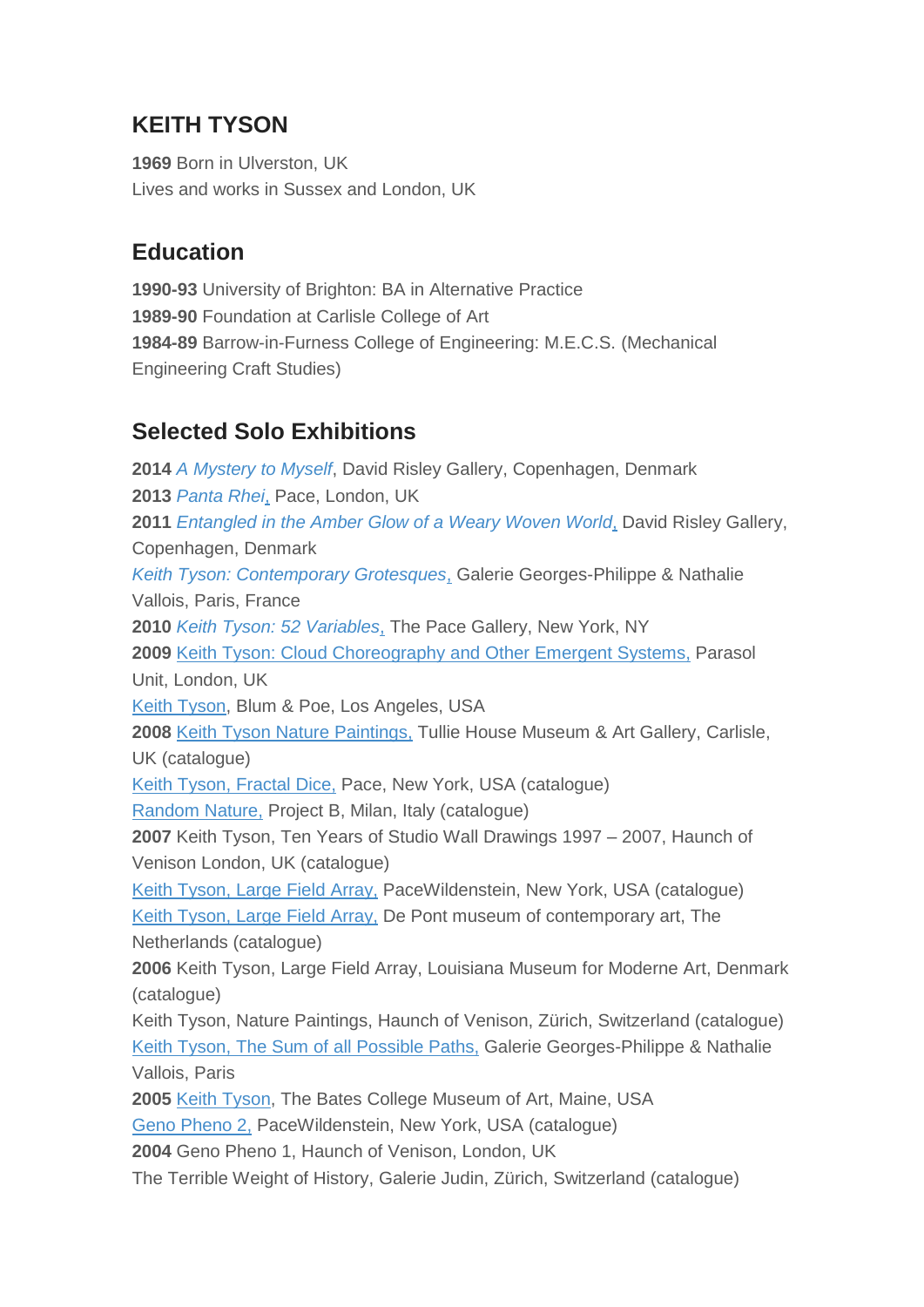**2003** [Collected](http://www.galerie-vallois.com/en/artists/keith-tyson.html++/image/tyson_collected_short_stories.jpg/) Short Stories, Galerie Georges-Philippe & Nathalie Vallois, Paris, **France** 

Works from a Teleological [Accelerator,](http://www.arndtberlin.com/website/page_12791) Arndt and Partner, Berlin, Germany **2002** Keith [Tyson,](http://kunsthallezurich.ch/en/keith-tyson) Kunsthalle Zürich, Switzerland (catalogue) [Supercollider,](http://www.southlondongallery.org/page/keith-tyson-supercollider) South London Gallery, London, UK (catalogue) **2000** Studio Wall [Drawings,](http://www.anthonyreynolds.com/past/00_tyson/pr.htm) Anthony Reynolds Gallery, London, UK One of Each, Galerie Ursula Krinzinger, Vienna, Austria (catalogue) **1999** Keith Tyson, [Delfina,](http://www.amazon.co.uk/Keith-Tyson-Jeremy-Millar/dp/0953526402) London, UK (catalogue) Molecular [Compound](http://books.google.co.uk/books/about/Molecular_Compound_4.html?id=IjwVAAAACAAJ&redir_esc=y) 4, Kleines Helmhaus, Zürich, Switzerland (catalogue) **1997** Keith Tyson, Anthony Reynolds Gallery, London, UK Keith [Tyson,](http://www.galerie-vallois.com/en/exhibitions/1997/keith-tyson-new-artmachine-paintings.html) Galerie Georges-Philippe & Nathalie Vallois, Paris, France **1996** Keith [Tyson,](http://www.davidzwirner.com/exhibition/keith-tyson/) David Zwirner Gallery, New York, USA From the Artmachine, Anthony Reynolds Gallery, London, UK

## **Selected Group Exhibitions**

**2015**, De [Pictura,](http://www.projectb.eu/exhibition.asp?id=42) Project B, Milan, Italy Collected Lines, Drawings from the Ringier [Collection,](http://moussemagazine.it/collecting-lines-villa-flora/) Winterhur, Switzerland [Eureka,](http://www.pacegallery.com/newyork/exhibitions/12746/eureka) Pace Gallery, New York, USA *[Chewing](http://www.pacegallery.com/hongkong/exhibitions/12745/chewing-gun) Gum*, Pace Gallery, Hong Kong **2014** *The Drawing Room*, Magasin 3, [Stockholm](https://www.magasin3.com/en/exhibition/the-drawing-room-2/) Konsthall, Stockholm, Sweden In the [Round,](http://www.pacegallery.com/newyork/exhibitions/12678/in-the-round) Pace gallery, New York, USA **2012** *[Painting](http://www.davidrisleygallery.com/exhibitions/painting-without-paint) Without Paint*, David Risley Gallery, Copenhagen, Denmark *Freedom Not Genius: Works from Damien Hirst's [MurderMe](http://pinacoteca-agnelli.it/visit/999/freedom-not-genius-2/) Collection*[,](http://pinacoteca-agnelli.it/visit/999/freedom-not-genius-2/) Pinacoteca Giovanni e Marella Agnelli, Turin, Italy *Beyond Reality: British [Painting](http://www.galerierudolfinum.cz/en/exhibition/beyond-reality-british-painting-today) Today*[,](http://www.galerierudolfinum.cz/en/exhibition/beyond-reality-british-painting-today) Galerie Rudolfinum, Prague, Czech Republic *Sacred [Geometry](http://www.luc.edu/luma/sacred_geometry_2012.html) and Secular Science*, Loyola University Museum of Art, Chicago, IL **2011** *Adventures in [Wonderland](http://www.mdmmuseum.it/exhibitions-2011_1/Adventures-in-Wonderland-dal-15-June-al-15-September_10.html)*, MdM Museum, Porto Cervo, Italy *Summer [Exhibition](http://www.telegraph.co.uk/culture/culturevideo/artvideo/8561421/The-Royal-Academys-Summer-Exhibition-2011-curator-interview.html)*[,](http://www.telegraph.co.uk/culture/culturevideo/artvideo/8561421/The-Royal-Academys-Summer-Exhibition-2011-curator-interview.html) Royal Academy of Arts, London, UK *7th La Biennale de [Montréal:](http://www.m-kos.net/archives/1204) Chance*, École des beaux-arts de Montréal, Montréal, Canada *Space. About a [Dream,](http://www.mqw.at/en/program/programmdetail/space-about-a-dream/?source=menu&cHash=5460fc5ff7f4d6145dd97e04ce684d81)* Kunsthalle Wien, Vienna, Austria *[Peeping](http://www.kunsthalkade.nl/tentoonstelling.php?item=1536) Tom*[,](http://www.kunsthalkade.nl/tentoonstelling.php?item=1536) Kunsnthal KAdE, Amersfoort, Netherlands **2010** Plus Art, Plus Art Projects, London, UK *50 [Years](http://www.pacegallery.com/newyork/exhibitions/11254/50-years-at-pace-art-in-the-twenty-first-century) at Pace*[,](http://www.pacegallery.com/newyork/exhibitions/11254/50-years-at-pace-art-in-the-twenty-first-century) Pace Gallery, New York, NY *Shut Your Eyes in [Order](http://www.praz-delavallade.com/exhibitions/past/2010/147.html) to See*, Galerie Praz Delavallade, Paris, France *[VaXINations](http://www.xippas.net/exhibition/vaxination/)*[,](http://www.xippas.net/exhibition/vaxination/) Xippas Gallery, Athens, Greece *Changing The World*, ARNDT Contemporary Art GmbH and Co, Berlin, Germany *[Pastiche](http://www.pacegallery.com/newyork/exhibitions/11303/pastiche)*, Pace [Gallery,](http://www.pacegallery.com/newyork/exhibitions/11303/pastiche) New York, NY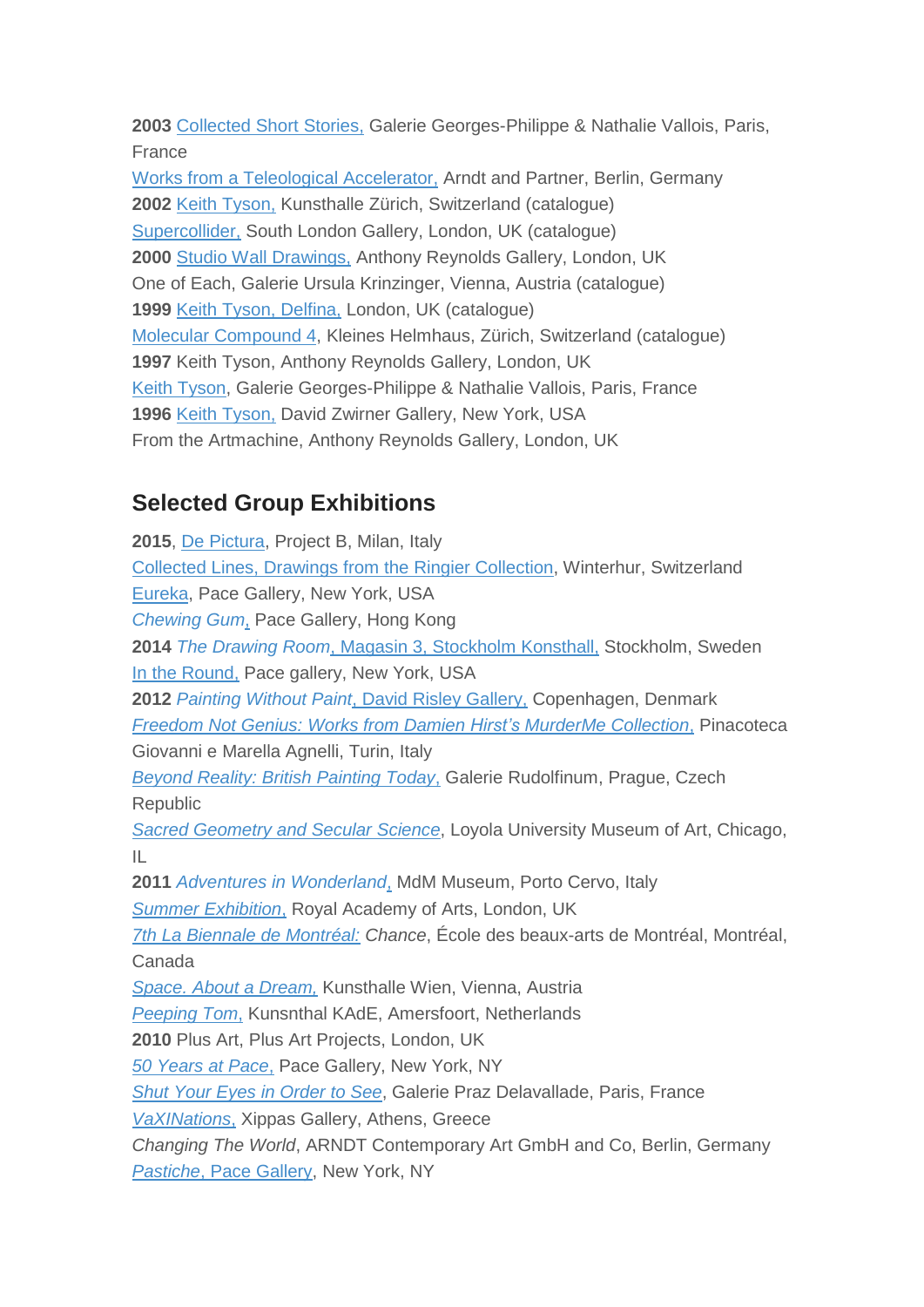*The [Library](http://www.zabludowiczcollection.com/exhibitions/view/the-library-of-babel-in-and-out-of-place) of Babel / In and Out of Place*[,](http://www.zabludowiczcollection.com/exhibitions/view/the-library-of-babel-in-and-out-of-place) Zabludowicz Collection, London, UK *Peeping Tom*, Vegas Gallery, London, UK *Dopplereffekt – Images in Art and Science*, Kunsthalle zu Kiel, Germany *On the [Square](http://www.pacegallery.com/newyork/exhibitions/11327/on-the-square)*[,](http://www.pacegallery.com/newyork/exhibitions/11327/on-the-square) Pace, New York, NY **2009** [Walking](http://walkinginmymind.southbankcentre.co.uk/index) in my Mind, Hayward Gallery, London, UK **2008** Wall [Rockets:](http://flagartfoundation.org/exhibitions/wall-rockets-contemporary-artists-and-ed-ruscha/) Contemporary Artists and Ed Ruscha, curated by Lisa Dennison, The Flag Art Foundation, New York, USA Martian Museum of [Terrestrial](http://www.barbican.org.uk/artgallery/event-detail.asp?ID=7038) Art, Barbican Art Gallery, London, UK Drawn from the Collection, BP British Art Displays, Tate Britain, London, UK A [Retrospective](http://www.mori.art.museum/english/contents/history/exhibition/index.html) of the Turner Prize, Mori Art Museum, Tokyo, Japan **2007** Unfinished Symphony, The Fine Art Society, London, UK Turner Prize [Retrospective,](http://www.tate.org.uk/whats-on/exhibition/turner-prize-retrospective) Tate Britain, London, UK [Aggression](http://www.arndtberlin.com/website/page_13572?idx=t) of Beauty II, Arndt & Partner Berlin, Germany **2005** Logical [Conclusions:](http://www.pacegallery.com/newyork/exhibitions/11894/logical-conclusions-40-years-of-rule-based-art) 40 Years of Rule-Based Art, Pace, New York, USA (catalogue) [Dionysiac,](https://www.centrepompidou.fr/cpv/resource/c8BAgx/rMyXz4) Centre Pompidou, Paris, France (catalogue) **2004** "Is there a curator to save the show?" Galerie Georges-Philippe & Nathalie Vallois, Paris, France [Another](http://www.gamec.it/en/exhib/another-zero) Zero, Galleria d"Arte Moderna e Contemporanea, Bergamo, Italy (catalogue) **2003** [Outlook,](http://www.aaa.org.hk/WorldEvents/Details/856) Athens, Greece (catalogue) [Independence,](http://www.southlondongallery.org/page/144/Independence/133) South London Gallery, London, UK [Home,](http://www.galerie-vallois.com/en/exhibitions/2003/home.html) Galerie Georges-Philippe & Nathalie Vallois, Paris, France Thatcher, Blue Gallery, London, UK Micro/Macro: British Art 1996-2002, Mucsarnok Kunsthalle, Budapest, Hungary (catalogue) Talking Pieces, Museum Morsbroich, Leverkusen, Germany (catalogue) The Lost Collection of an Invisible Man, Laing Art Gallery, Newcastle, UK **2002** Turner Prize [Exhibition,](http://www.tate.org.uk/whats-on/tate-britain/exhibition/turner-prize-2002) Tate Britain, London, UK (catalogue) Comer o No Comer, Centro de Arte de Salamanca, Salamanca, Spain (catalogue) [Strike,](http://www.theguardian.com/artanddesign/2002/oct/08/art.artsfeatures) Wolverhampton Art Gallery, Wolverhampton, UK Public [Affairs,](http://www.kunsthaus.ch/en/exhibitions/review/2000-2009/2002/?redirect_url=title%3DM%D0%A0%C2%A0%D0%B2%D0%82%D1%9A%D0%A0%E2%80%99%D0%92%C2%A9thodolog) Kunsthaus Zürich, Switzerland [\(catalogue\)](http://www.kunsthaus.ch/en/shop-offers/products/?tx_ttproducts_pi1%5Bcat%5D=1&tx_ttproducts_pi1%5Bbegin_at%5D=50&tx_ttproducts_pi1%5BbackPID%5D=951&tx_ttproducts_pi1%5Bproduct%5D=71&cHash=8d2a3b9220e98cc71d796262954e41a3) Reality Check, Wharf Road, [London,](http://www.photography-now.com/exhibition/500) UK (catalogue); Moderna Galerija, Ljubljana, Slovenia; House of Artists, Zagreb, Croatia; Gallery Rudolfinum, Prague, Czech Republic; Bunkier Gallery, Krakow, Poland; Mucsarnok Kunsthalle, Budapest, Hungary Con Art: [Magic/Object/Action,](http://www.sitegallery.org/archives/1273) Site Gallery, Sheffield, UK (catalogue) 25 São Paulo Biennial, São Paulo, Brazil (catalogue) Flights of [Reality,](http://www.kettlesyard.co.uk/events/flights-of-reality/) Kettle"s Yard, Cambridge; Turnpike Gallery, Manchester, UK (catalogue)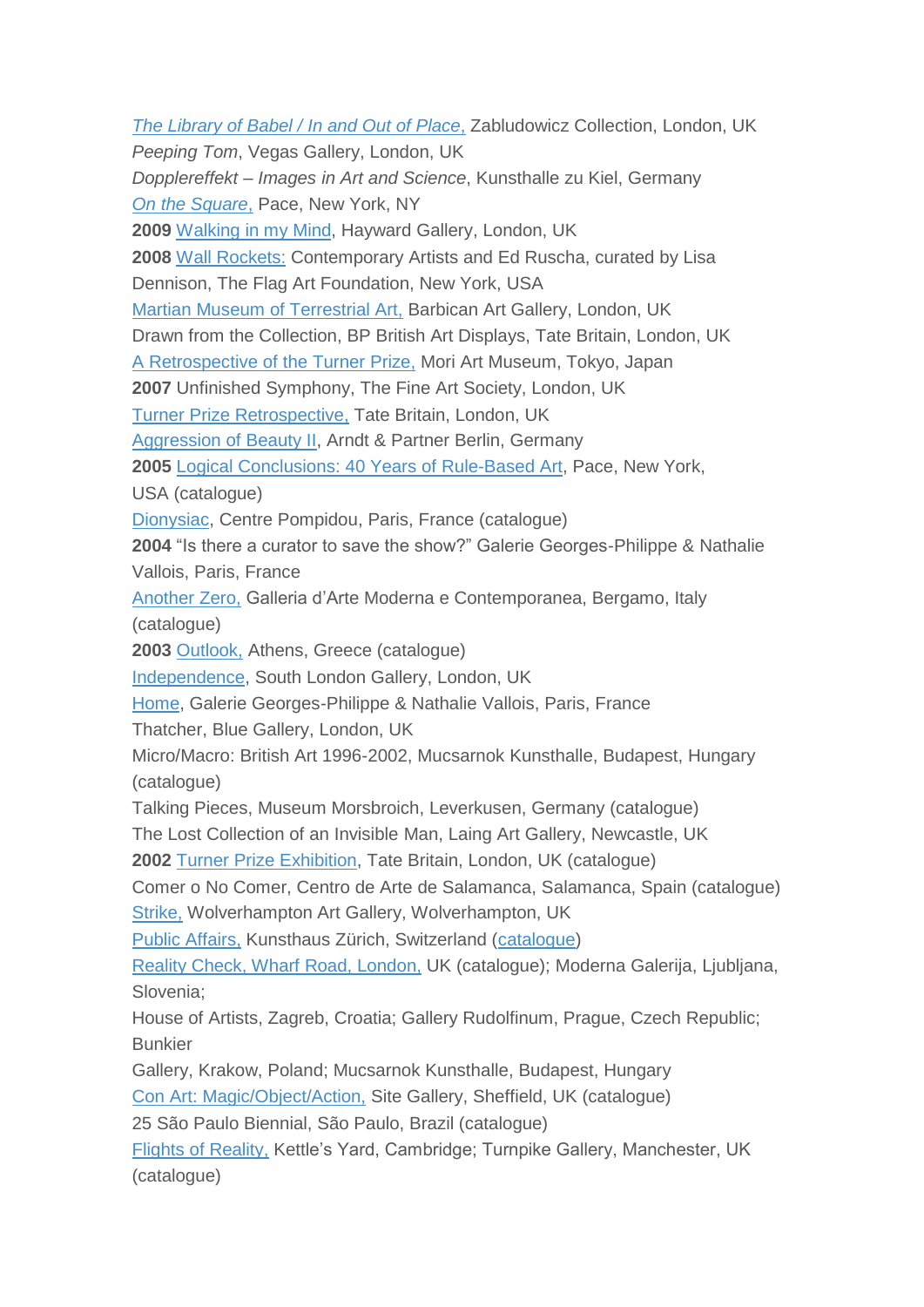**2001** Brave New World, Galeria OMR, Mexico City, Mexico (catalogue) L"effet Larsen – associative networks, OK Centrum fur Gegenwartskunst, Linz, Austria; Casino-Forum d" Art Contemporain, Luxembourg, Luxembourg (catalogue) Open Plan P3 – The [Marathon,](http://www.artmag.com/galeries/c_grece/alphadelta/open.html) Alphadelta Gallery – Artio Gallery, Athens, Greece (catalogue) [Nothing,](http://www.amazon.co.uk/Nothing-Graham-Gussin/dp/1902854098) Northern Gallery for Contemporary Art, Sunderland, UK (catalogue); Contemporary Art Centre, Vilnius, Lithuania; Rooseum Malmo, Malmo, Sweden; Mead Gallery, Warwick, UK The Fantastic Recurrence of Certain Situations: Recent British Art and Photography, Sala de exposiciones del Canal de Isabel II, Madrid, Spain (catalogue) Berlin [Biennale,](http://bb6.berlinbiennale.de/index.php?option=com_content&task=blogcategory&id=41&Itemid=81&lang=en) Berlin, Germany (catalogue) 49 Biennale de Venezia, Venice, Italy [\(catalogue\)](http://www.amazon.co.uk/gp/search?index=books&linkCode=qs&keywords=9788843595273) makeshift, University of Brighton Gallery, Brighton, UK (catalogue) Century City: Art and Culture in the Modern [Metropolis,](http://www.tate.org.uk/whats-on/tate-modern/exhibition/century-city) Tate Modern, London, UK (catalogue) **2000** The British Art Show 5: Edinburgh; Southampton; Birmingham; Cardiff, UK (catalogue) [Domestic](http://keithtyson.com/work/artmachine-iteration-domestic-pairs-project-with-urs-fischer-free-standing-mirrors-1-of-6/) Pairs Projects, Kunsthaus, Glarus, Switzerland Over the [Edges,](http://www.smak.be/tentoonstelling.php?la=nl&y=&tid=&t=&id=69) SMAK-Stedelijk Museum voor Actuele Kunst, Gent, Belgium (catalogue) Dream Machines, Hayward Gallery, London [\(catalogue\)](http://www.amazon.co.uk/Dream-Machines-Susan-Hiller/dp/1853322024); Dundee Contemporary Arts, Dundee, UK **1998** [Seeing](http://www.sfmoma.org/exhib_events/exhibitions/491) Time: selection from the Pamela and Richard Kramlich Collection of Media Art, San Francisco Museum of Modern Art, San Francisco, USA [\(catalogue\)](http://zkm.de/en/publication/seeing-time-selection-from-the-pamela-and-richard-kramlich-collection-of-media-art) Nerve, Nash Room, ICA, London, UK Il Luogo degli angeli, San Michele and Museo Laboratorio, San Angelo, Italy (catalogue) Show me the money, 8 Dukes Mews, London, UK What"s in a name?, Anthony Reynolds Gallery, London, UK **1997** Private Face-Urban Space, Gasworks, Athens, Greece (catalogue); L. Kanakakis Municipal Gallery of Rethymnon, Crete, Greece Low Maintenance and High Precision, Hales and 172 Deptford High Street, Lewisham, UK Guarene Arte 97, Fondazione Sandretto Re Rebadengo per l"Arte, Turin, Italy (catalogue) **1996** Art and Innovation Shortlist Exhibition, ICA, London, UK Superstore Deluxe, UP & Co., New York, USA Madame ma conscience, Friche Belle de Mai, Marseilles, France On a clear day … , Cambridge Dark Room Gallery, Cambridge, UK; First Site,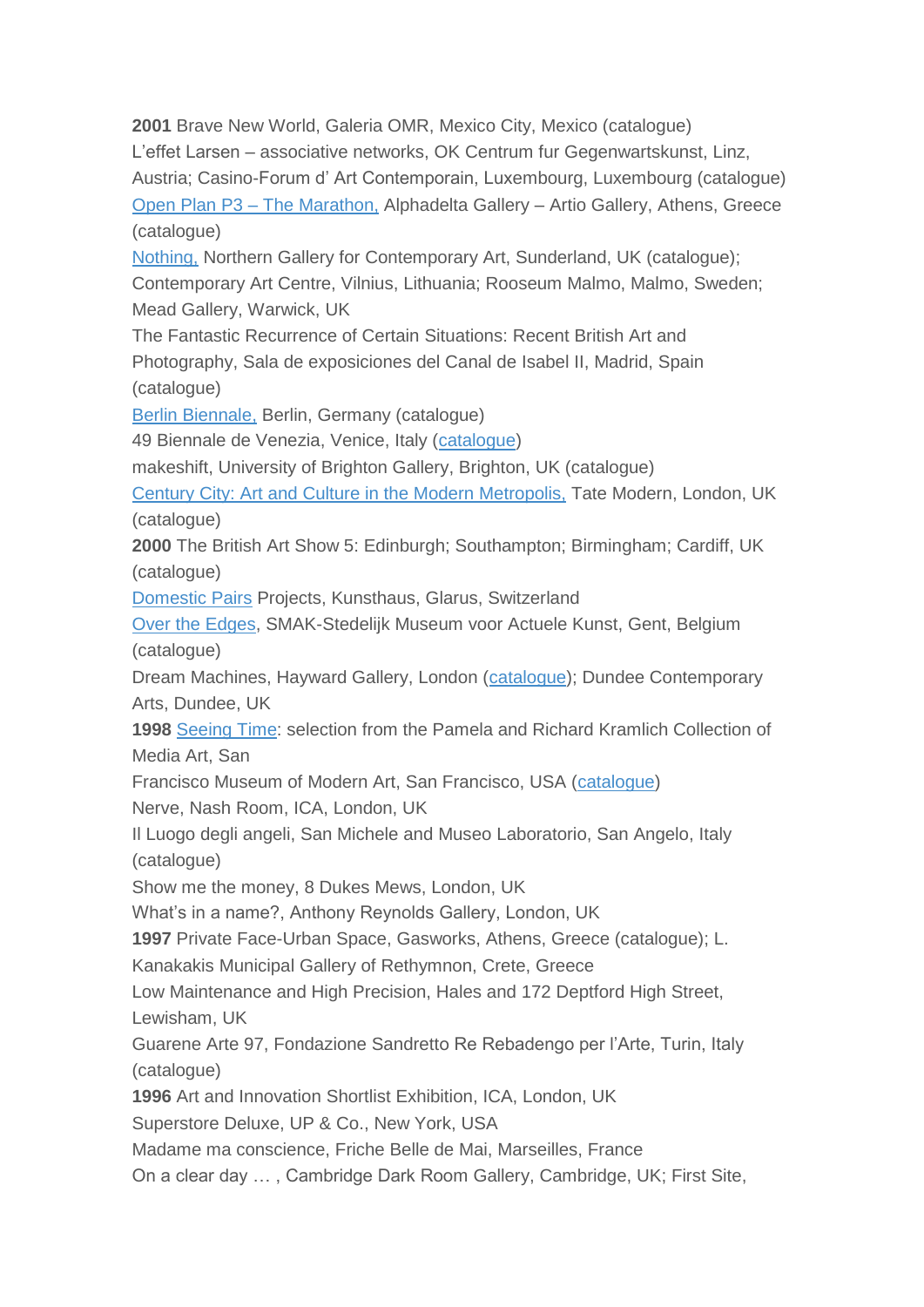Colchester, UK; Focal Point Gallery, Southend, UK; I.C.A, London, UK; John Hansard Gallery, Southampton, UK; Middlesborough Art Gallery, Oldham Art Gallery, UK Madame ma conscience, Galerie Georges-Philippe & Nathalie Vallois, Paris, France In Passing, The Tannery, London, UK Disneyland After Dark, Kunstamt Kreucberg, Bethanien, Germany (catalogue) White Hysteria, Contemporary Art Centre of South Australia, Australia Surfing Systems, Kasseler Kunstverein, Kassel, Germany (catalogue) Pandemonium, ICA, London, UK **1995** Night and Day, Anthony Reynolds Gallery, London, UK Disneyland after Dark, Uppsala Konstmuseum, Uppsala, Sweden Institute of Cultural Anxiety, ICA, London, UK **1994** Spit in the Ocean, Anthony Reynolds Gallery, London, UK The Observatory, Anthony Reynolds Gallery, London, UK The Space Between, Gallery Fortlaan 17, Gent, Belgium **1990** Passive Voyeurs, Stanwicks Theatre Complex, Carlisle, UK

## **Grants and Awards**

**2005** Honorary Degree of Doctor of Letters, University of Brighton, Brighton, UK **2002** Winner of the [Turner](http://www.tate.org.uk/whats-on/tate-britain/exhibition/turner-prize-2002) Prize, London, UK **1996** ICA Arts and Innovation Award, London, UK

## **Museum and foundation Collections**

Louisiana Museum of Modern Art, Denmark; Arts Council Collection, London; Centre Georges Pompidou, Paris; Fondation Francois Pinault, Venice; Los Angeles Contemporary Museum of Art, Los Angeles; Fnac, France Collection Magasin III, Stockholm MOMA, New York; Tate Gallery, London; The Henry Moore Institute, Leeds; The San Francisco Museum of Modern Art, San Francisco; The South London Gallery Collection, London; SMAK – Stedelijk Museum voor Actuele Kunst, Belgium; Zabludowicz Collection, London, New York, Finland.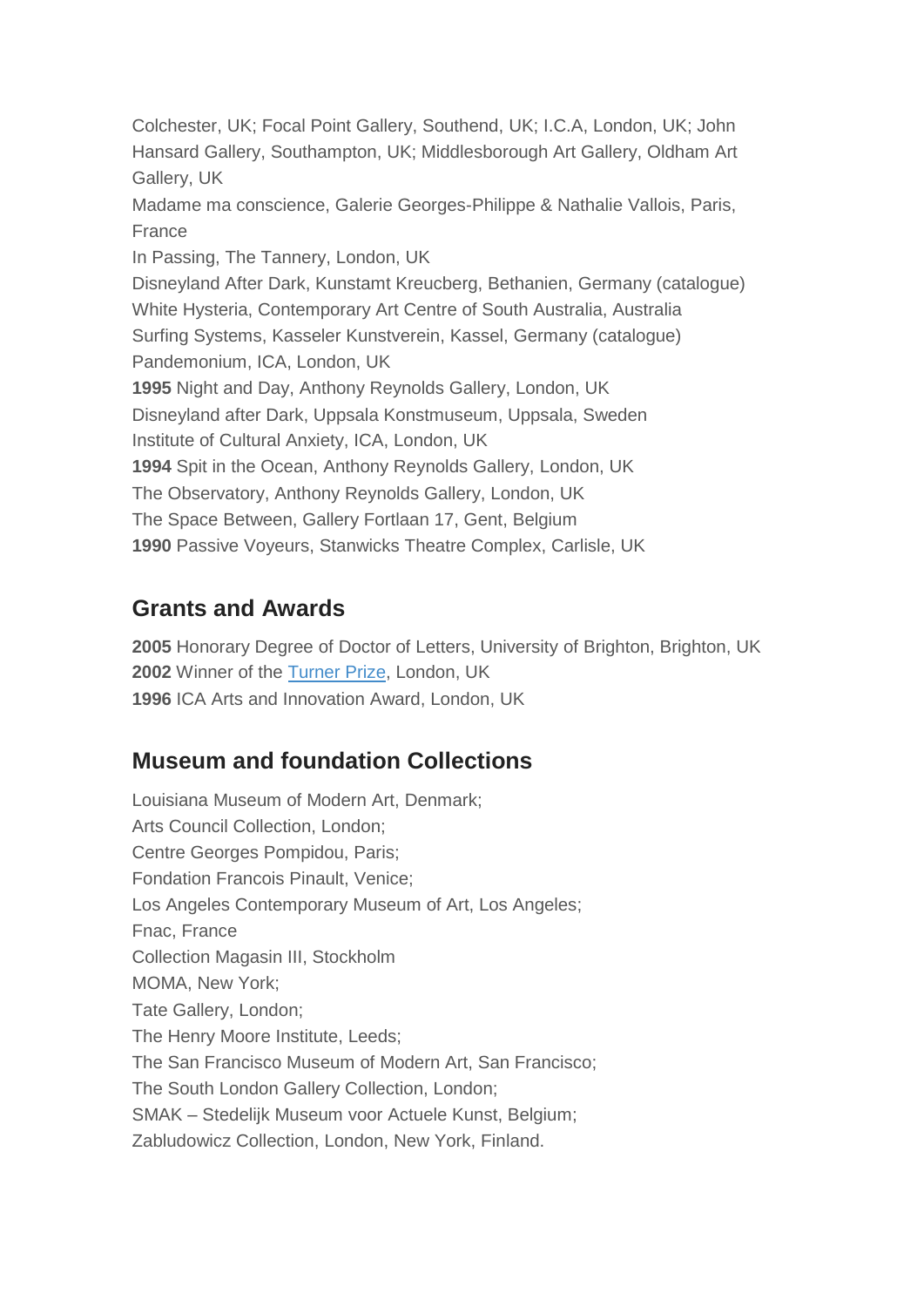# **Publications**

Artnow 4, Taschen books **2013** The Turner Prize: Twenty Years, Virginia Button, Tate Publishing, **2003** Cream 3, Phaidon, **2003** The Makeshift Catalogue David Green, University of Brighton, **2001** Art Crazy Nation: The Post Blimey Art World, Matthew Collings, 21 Publishing Ltd, **2001** Moving Targets 2, A User"s Guide To British Art Now, Louisa Buck, Tate Publishing, London, **2000**

# **Solo Exhibition Catalogues**

Keith Tyson: Nature Paintings, published to coincide with an exhibition at Tullie House Museum & Art Gallery, 20 September-30 November 2008. Carlisle, UK, 2008.

Keith Tyson: Ten Years of Studio Wall Drawings 1997 – 2007, published on the occasion of the exhibition Keith Tyson: Ten Years of Studio Wall Drawings 1997 – 2007, Haunch of Venison, London, UK

Large Field Array, Louisiana Museum of Modern Art / De Pont museum of contemporary art, Denmark, 2006

Keith Tyson: Nature Paintings, published on the occasion of the exhibition Keith Tyson: Nature Paintings, Haunch of Venison, Zürich, Switzerland, 2006 Keith Tyson, Geno Pheno, PaceWildenstein, New York / Haunch of Venison, London, UK, 2005

Keith Tyson, History Paintings, published on the occasion of the exhibition Keith Tyson; The Terrible Weight of History, Galerie Judin in association with Haunch of Venison, London, UK, 2005

Keith Tyson, Kunsthalle Zürich, Zürich, Switzerland, 2002

Supercollider, South London Gallery, London, UK, 2002

Head to Hand, Drawings by Keith Tyson, Thea Westreich & Ethan Wagner, New York, USA, 2002

One of Each, Galerie Ursula Krinzinger, Vienna, Austria, 2000

Spellbook (Spells 1976-2000), The British Art Show 5, Edinburgh, UK, 2000 Molecular Compound No 4, Edition Fink, Zürich, Switzerland, 1999 Keith Tyson, Delfina, London, UK, 1999

# **Group Exhibition Catalogues**

Logical Conclusions: 40 Years of Rule-Based Art, PaceWildenstein, New York, USA, 2005

Dionysiac, Centre Pompidou, Paris, France, 2005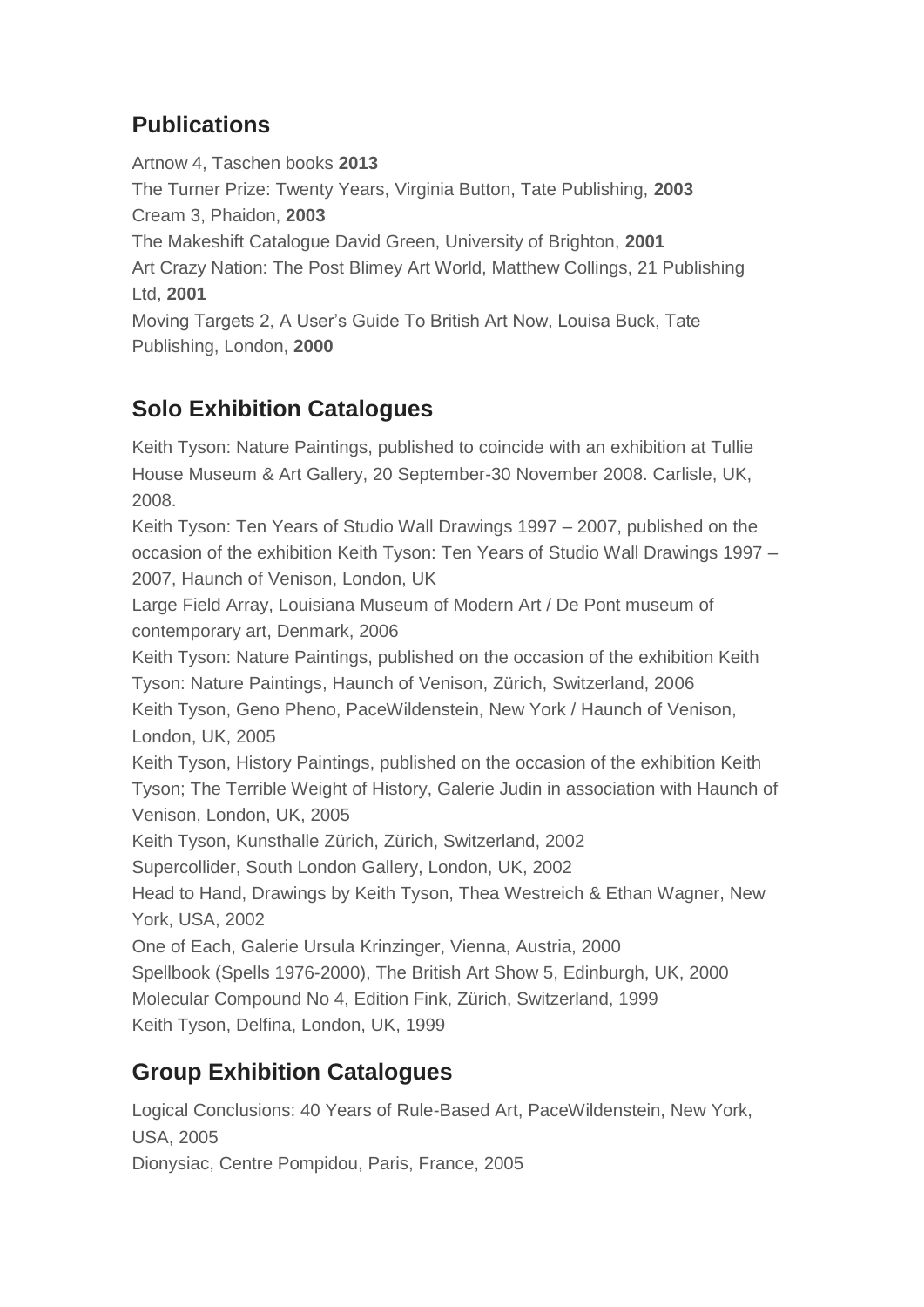Another Zero, Galleria d"Arte Moderna e Contemporanea in Bergamo, Italy, 2004 Outlook, Athens, Greece, 2003

Micro/Macro: British Art 1996-2002, Mucsarnok Kunsthalle, Budapest, Hungary, 2003

Talking Pieces, Museum Morsbroich, Leverkusen, Germany, 2003

Turner Prize Exhibition, Tate Britain, London, UK, 2002

Comer o No Comer, Centro de Arte de Salamanca, Salamanca, Spain, 2002

Public Affairs, Kunsthaus Zürich, Switzerland, 2002

Reality Check, Wharf Road, London, UK, 2002

Con Art: Magic/Object Action, Site Gallery, Sheffield, UK, 2002

25 São Paulo Biennial, São Paulo, Brazil, 2002

Flights of Reality, Kettle"s Yard, Cambridge and Turnpike Gallery, Manchester, UK, 2002

Brave New World, Galeria OMR, Mexico City, Mexico, 2001

L"effet Larsen – associative networks, OK Centrum fur Gegenwartskunst, Linz,

Austria; Casino-Forum d" Art Contemporain, Luxembourg, Luxembourg, 2001

Open Plan P3 – The Marathon, Alphadelta Gallery – Artio Gallery, Athens, Greece, 2001

Nothing, Northern Gallery for Contemporary Art, Sunderland, UK, 2001

The Fantastic Recurrence of Certain Situations: Recent British Art and

Photography, Sala de exposiciones del Canal de Isabel II, Madrid, Spain, 2001

Berlin Biennale, Berlin, Germany, 2001

49 Biennale de Venezia, Venice, Italy, 2001

makeshift, University of Brighton Gallery, Brighton, UK, 2001

Century City: Art and Culture in the Modern Metropolis, Tate Modern, London, UK, 2000

The British Art Show 5, Edinburgh, UK, 2000

Over the Edges, SMAK-Stedelijk Museum voor Actuele Kunst, Gent, Belgium, 2000 Dream Machines, Hayward Gallery, London, UK, 2000

Seeing Time: selection from the Pamela and Richard Kramlich Collection of Media Art, San Francisco Museum of Modern Art, San Francisco, USA, 1998

Il Luogo degli angeli, San Michele and Museo Laboratorio, San Angelo, Italy, 1998 Private Face-Urban Space, Gasworks, Athens, Greece, 1997

Guarene Arte 97, Fondazione Sandretto Re Rebadengo per l"Arte, Turin, Italy, 1997

Surfing Systems, Kasseler Kunstverein, Kassel, Germany, 1996

Disneyland after Dark, Uppsala Konstmuseum, Uppsala, Sweden, 1995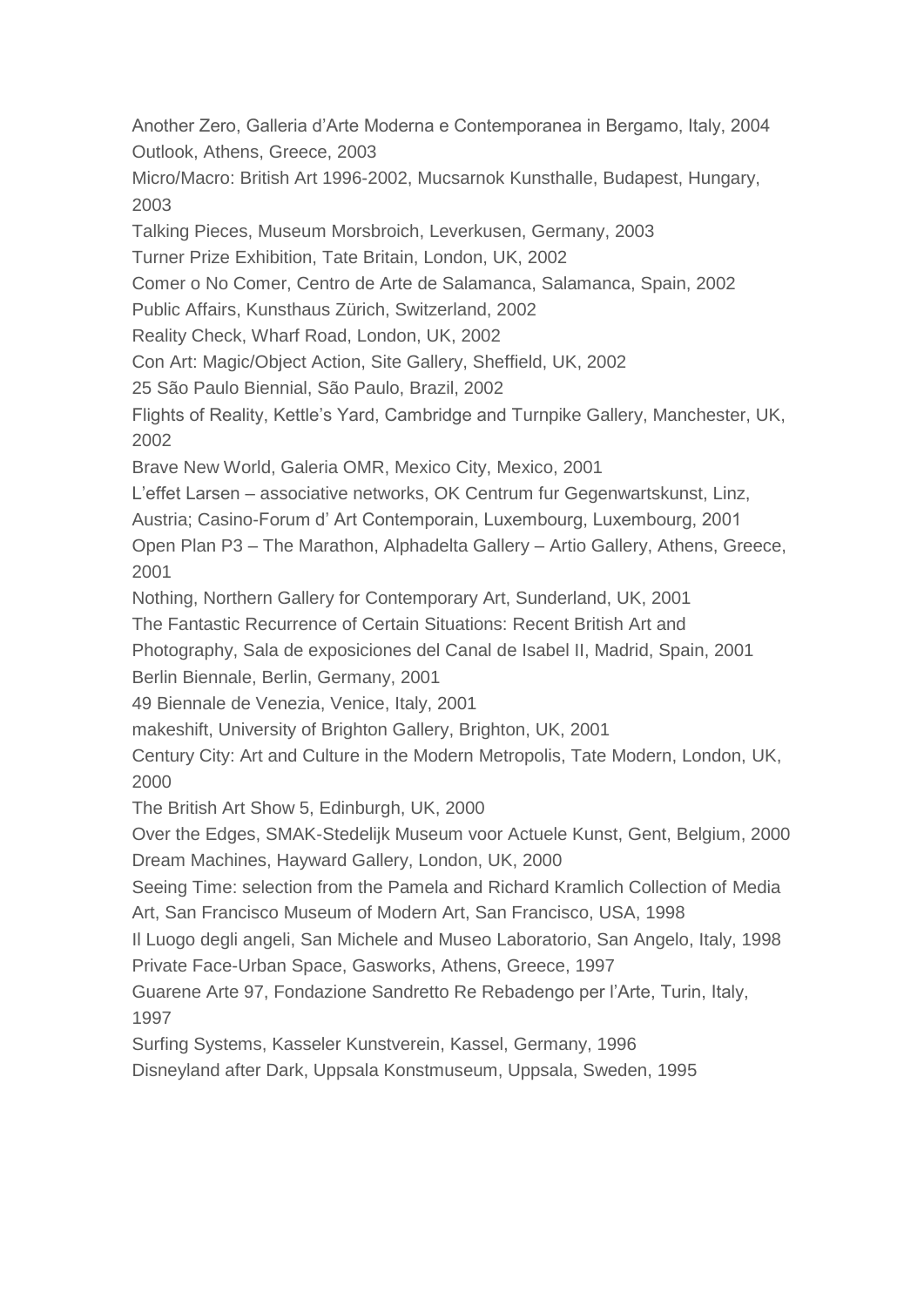# **Articles**

## **2013**

Beaumont, Grace. "Keith Tyson." *Artforum.com*, March 14, 2013. Coxhead, Gabriel. "Keith Tyson." Time Out (London), March 27, 2013. Modica, Suzanne. *Stonescape: Revealed*. Napa, CA: Stonescape, 2013.Ruf, Beatrix. *Panta Rhei: Keith Tyson*. London: Pace London, 2013. Thornley, Laura. "Keith Tyson"s Flowery, Romantic Side: "Panta Rhei.'" *One Stop Arts*, February 8, 2013. Wright, Karen. "In the Studio: Keith Tyson, Artist." *Independent* (London), February 15, 2013.

### **2011**

Drucks, Achim. "12 Harmonics: Keith Tyson"s Spectacular Work for Winchester House," *Deutsche Bank Artmag*, no. 67 (October 2011). [http://db](http://db-artmag.com/en/67/feature/12-harmonics-keith-tysons-spectacular-work-for-winchester-house/)[artmag.com/en/67/feature/12-harmonics-keith-tysons-spectacular….](http://db-artmag.com/en/67/feature/12-harmonics-keith-tysons-spectacular-work-for-winchester-house/)

### **2005**

Rachel Withers, Keith Tyson, Artforum, March Fisun Guner, Keith Tyson: Geno/Pheno Paintings, Modern Painters, February

### **2004**

Marcus Verhagen, Keith Tyson, Art Monthly, December 2004 – January 2005 Peter Chapman, Keith Tyson: Geno/Pheno Paintings, The Independent, 27 November

Nick Hackworth, Double-take on creativity, Evening Standard, 16 November Serena Davies, Empty games with genetics, Daily Telegraph, 11 November John Russell Taylor, Read all about it, The Times, 10 November Tom Lubbock, It's a game of two halves, The Independent, 9 November Charles Darwent, X Plus Y equals how to state the blinkin" obvious, The Independent, 7 November Fisun Guner, There"s method in the madness, Metro, 4 November Adrian Searle, Keith Tyson takes his chances, The Guardian, 3 November Nick Hackworth, A man apart: Keith Tyson, Dazed and Confused, November Paul Farley, Endings and beginnings, Art Review, November Louisa Buck, New masters, RA Magazine, Winter Harry Bellet, L"Art Fait Recette a la Foire Frieze de Londres, Le Monde, 18 October Art Riddle Competition, Times Online, 18 October Jack Malvern, A Work of Art it's OK to be Puzzled by, The Times, 16 October Peter Aspden, Heady Times for the Biggest Company Art Fair, Financial Times, 15 **October**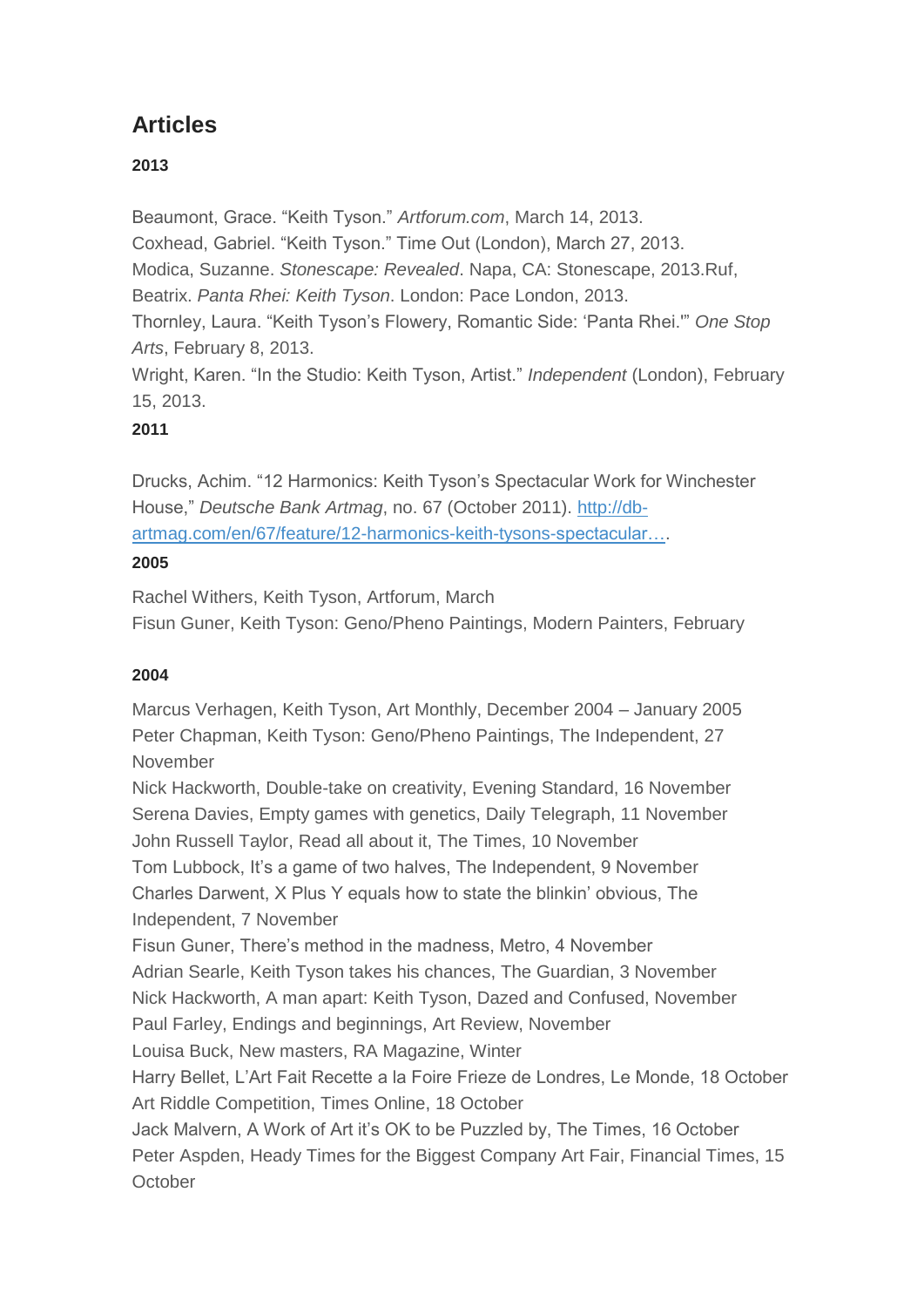Nick Hackworth, The Fun of the Art Fair, Evening Standard, 15 October Charlotte Higgins, Frieze in the Frame, Art Scene Booming as Show Draws 150 **Exhibitors** from Around World, The Guardian, 15 October Michael Archer, Primordial Soups, Parkett 71 Ethan Wagner and Keith Tyson, A Conversation, Parkett 71 Hans Rudolph Reust, Fabulous Art, Parkett 71 Niru Ratnam, Iron Keith, Tank, Volume 3 Issue 11, October

#### **2003**

Tony Barrell, Rising to the Equation, Sunday Times Magazine, 30 November Michael Bond, Interview, New Scientist, 20 September Michael Binyon, Deface of the nation, The Times, 18 April G2 front cover, Fat and capital as dynamic systems, The Guardian, 9 January

#### **2002**

Jorg Heiser, Der denker, Suddeutsche Zeitung, 10 December G. T., Humor, logisch, Frankfurter Allgemaeine Zeitung, 10 December Matthias Thibaut, Beim barte des propheten, Der Tagesspiegel, 10 December Barbara Schurenberg, Die molekule triumphieren uber den bullshit, Die Welt, 10 December Rachel Campbell-Johnston, The shock of the now, The Times, 10 **December** 

Andrew Renton, Turner Prize attention is focused on Keith Tyson's..., Evening Standard, 10 December

Adrian Searle, Accessible yet incomprehensible, The Guardian, 9 December Fiachra Gibbons, The wacky boffin of art takes Turner Prize with dotty diagrams, The Guardian, 9 December

Rachel Campbell-Johnston, Artist plugs enthusiasm into decade of irony, The Times, 9 December

David Lister, After all the controversy, Turner Prize goes to artistic thinker, The Independent, 9 December

Luke Leitch, Turner winner attacks minister, Evening Standard, 9 December Humming obelisk wins Turner Prize, Metro, 9 December

James Orr and Charlotte Gill, The very best of British art: a big black box that hums, The Daily Mail, 9 December

Nigel Reynolds, A custard pie for Serota as Turner Prize winner named, The Daily Telegraph, 9 December

Kate Bush, Best of 2002, Artforum, December

John Walsh, Renaissance Men, The Independent Magazine, 30 November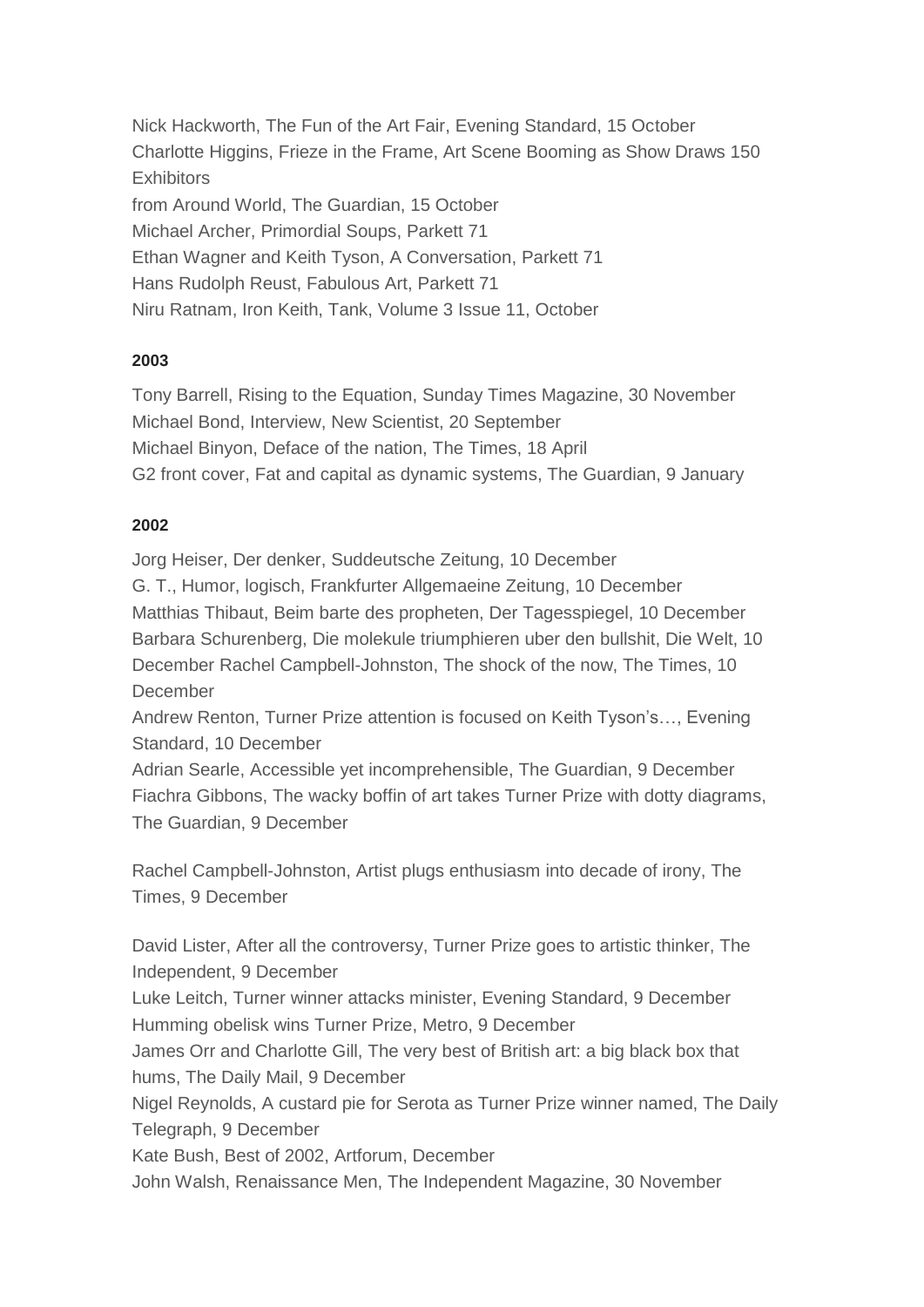Sarah Kent, A good Turner, Time Out, 6-13 November Amber Cowan, Amber Cowan"s choice, The Times, 2-8 November John McEwen, More than meets the eye, The Sunday Telegraph, 3 November Laura Cumming, Don"t shoot the medium, The Observer Review, 3 November Matthias Thibaut, Freier Flug ins Nichts, Der Tagesspiegel, 31 October Kevin O" Sullivan, Head-Turner, Daily Mirror, 30 October Louise Jury, Turner Prize show off the art of controversy (again), The Independent, 30 October Nigel Reynolds, Turner Prize exhibition makes art a dirty word, The Daily Telegraph, 30 October Adrian Searle, Badly drawn words, The Guardian, 30 October Fiachra Gibbons, Air sickness overtakes porn in Turner stakes, The Guardian, 30 **October** Rachel Campbell-Johnston, The People"s Prize, The Times, 30 October Dalya Alberge, Behold the front page: Times is Turner favorite, The Times, 30 **October** Rachel Campbell-Johnston, No painting and no genius for £20,000, The Times, 31 **October** Dalya Alberge, Turner jury sees art in the most ordinary places, The Times, 31 **October** Nigel Reynolds, Fog, chicken and porn: it's Turner prize time again, The Daily Telegraph, 31 October Adrian Searle, New blood from a wary generation, The Guardian, 30 October Emily Bearn, An accident waiting to happen, The Sunday Telegraph Magazine, 20 **October** Angelique Chirsafis, No painters among Turner Prize nominees, The Guardian, 31 May Anthony Thorncroft, Year of the thirtysomethings, Financial Times, 31 May Georgina Littlejohn, Can you guess what it is yet? It"s Turner time, Metro, 31 May Michael Glover, The message from the shortlist: painting is dead, but invention is alive, The Independent, 31 May David Lister, Chicken cast in lead, photographs of toilets and pornography. Yes, it"s Turner Prize time again…, The Independent, 31 May Brian Sewell, Brian Sewell is impressed, Evening Standard, 30 May Martin Delgado, Kentucky Fried Turner, Evening Standard, 30 May Barbara Basting, Eine Poetik des Zufalls, Tages Anzeiger, 24 April Philipp Meier, Von der Prähistorie zur Apokalypse, Neue Zürcher Zeitung, 22 April Breites Spektrum dreier Gestaltender, Der Zürcher Oberlander, 20 April Isolde Schaffter – Wieland, Kunst als Denkschau, Schweizer illustrierte, 15 April Gavin Wade, Genome phenome expander – Keith Tyson, Tank, March Stephanie Douet, Flights of Reality, a-n magazine, March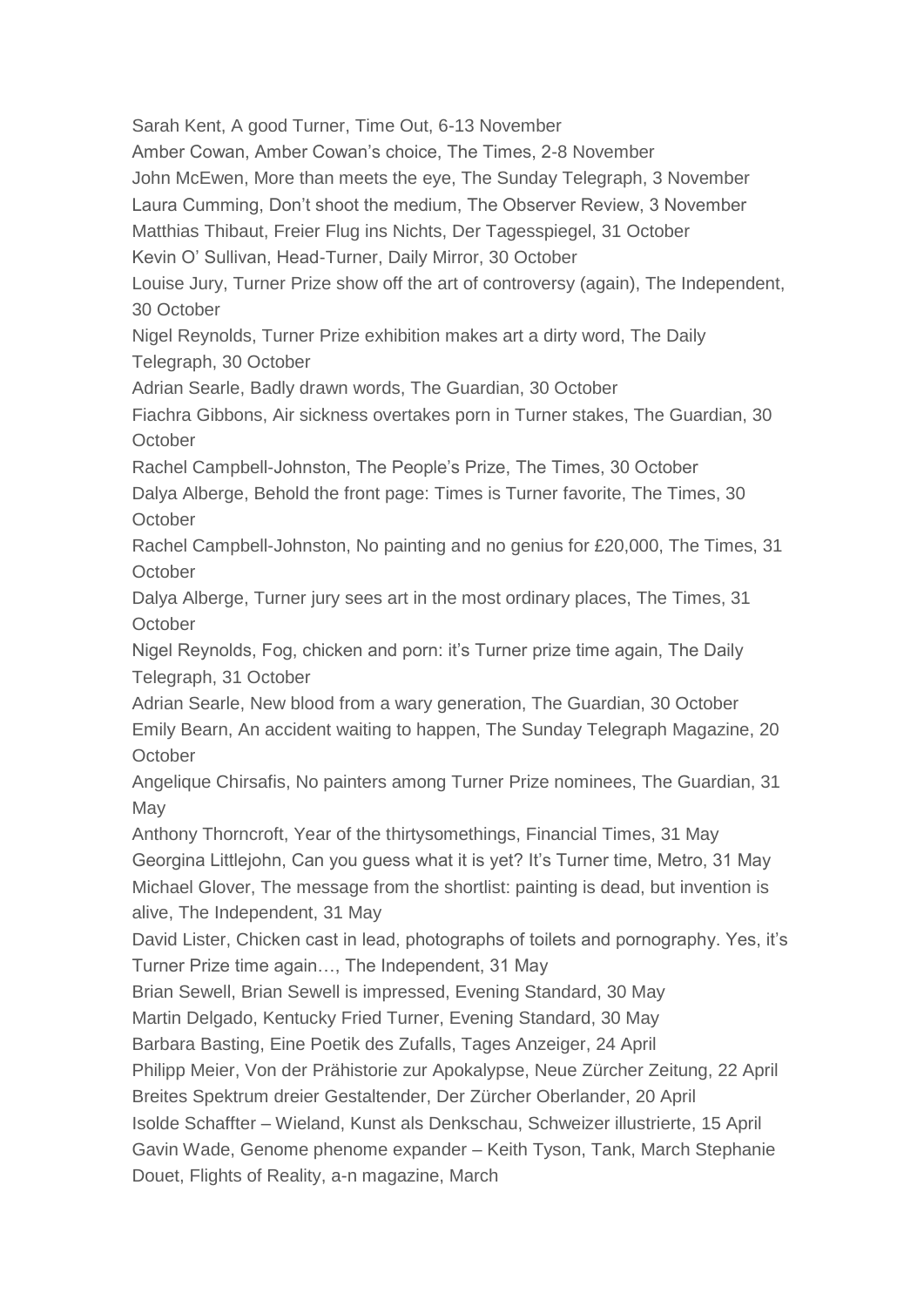Mark Beasley, Keith Tyson, Art Monthly, March Alex Farquharson, Keith Tyson, South London Gallery, Frieze, March Michael Archer, Keith Tyson, Artforum, March Rachel Withers, Critic Picks, Artforum online, February-March Cristina Ruiz, Keith Tyson – Supercollider, The Art Newspaper, February Sue Hubbard, Contemporary, February Rachel Campbell Johnston, Five best London shows, The Times, 2-8 February Richard Cork, Five best London shows, The Times, 26 January-1 February Charles Darwent, Brush with the universe, Metro Life, 23 January Waldemar Januszczak, Art, The Sunday Times, 20 January Marcus Field, Get your theorems out for the lads, The Independent on Sunday, 20 January Nick Hackworth, Journey into space, Evening Standard, 17 January Martin Gayford, Where the banal and the bizarre collide, The Daily Telegraph, 16 **January** Helen Sumpter, The Alchemist, The Big Issue, 14-20 January Jessica Lack, The Guide, The Guardian, 12 January Helen Sumpter, Hot Tickets, Evening Standard, 11 January Mark Wilsher, Appliance of science, What"s On in London, 9 January

### **2001**

Martin Herbert, Human Mind Mapper, Art Review, December-January Charles Darwent, Life, the Universe & Everything – a hitchhiker"s guide to Keith Tyson, Modern Painters, Winter Stella Sevastopoulou, After the British Storm, Athens News, 26 October Morgan Falconer, Parallel Universes, The Royal Academy Magazine, Autumn Heinz-Norbert Jocks, Alles, was zum Menschen gehört-Gespräche mit Harald Szeeman, Kunstforum International, August-October Mark Godfrey, Venice Biennale, Untitled, Summer Ivanmaria Vele and Nicola Carignani, An enjoyable tour of the Venice Biennale, Boiler Magazine, The Economist, 23 June Ken Besinger, View in Venice, Buy at Basel, The Wall Street Journal, 15 June Rachel Withers, A thousand words: Keith Tyson talks about his seven wonders of the world, Artforum, April

### **2000**

Louisa Buck, The next big thing – art, Evening Standard Magazine, 22 December Sacha Craddock, Art between politics and glamour, Tema Celeste, July-September

Samantha Ellis, Studio Wall Drawings, The Evening Standard, 2 June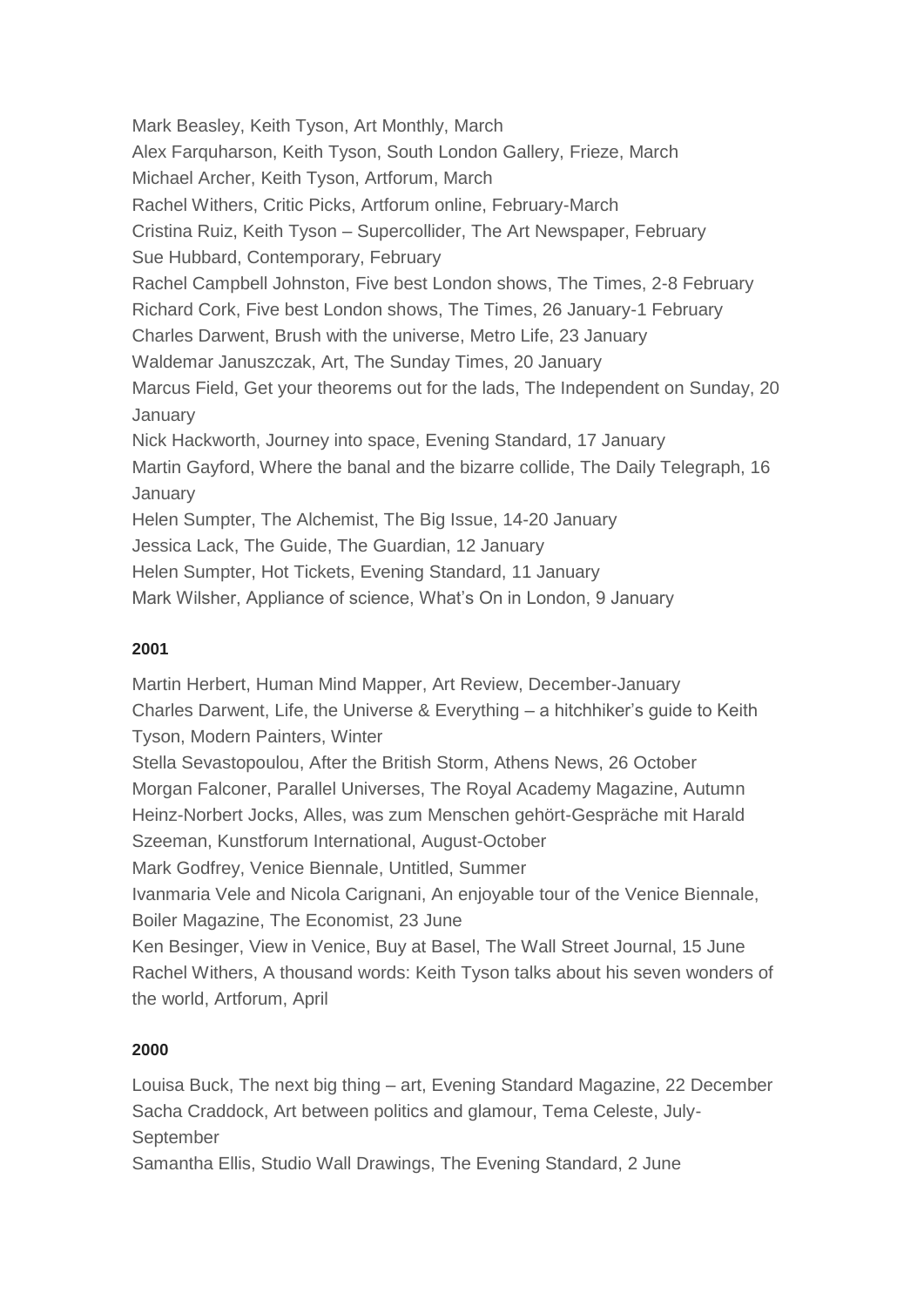Duncan McLaren, Keith Tyson, The Independent on Sunday, 28 May Martin Herbert, Time Out, 24–31 May Matthew Collings, Observer Guide to British Art, Time Out, May Ian Hunt, The British Art Show 5, Art Monthly, May Judith Palmer, Hubble, bubble, toil and trouble, The Independent on Sunday, 6 April

#### **1999**

Michael Archer, Keith Tyson – Kleines Helmhaus, Zürich, Art Monthly, October Alix Sharkey, Artful rockers, Evening Standard Magazine, 6 August Louisa Buck, Look out, Damien, Evening Standard Magazine, 18 June James Hall, Keith Tyson, Artforum, Summer Sacha Craddock, Decisions, decisions, Untitled, Summer Production Lines, Esquire, May Interview by Louisa Buck, The Art Newspaper, April Simon Grant, Keith Tyson, The Guide, The Guardian, 20-26 March Andrew Gellatly, It's a curse, it's a burden, Frieze, no.45, March-April Louisa Buck, Our choice of London contemporary galleries, The Art Newspaper, January

### **1998**

Dave Beech, Another Tyson ear bending, Everything 2:3

#### **1997**

David Burrows, Low maintenance & high precision, Art Monthly, September Martin Herbert, Low maintenance and high precision, Time Out, August Dave Beech, Keith Tyson, Art Monthly, June Martin Herbert, Keith Tyson, Time Out, 21-28 May David Barrett, Dissolution, Art Monthly, April Keith Tyson, ID Magazine, January

#### **1996**

Jim McClellan, The art of the implausible, The Guardian, 31 October Peter Schauer, Britpack"s brilliant bargains, Art Review, Autumn Nick Haughton, Mute, no. 5 Adrian Searle, Keith Tyson, Time Out, September Grace Glueck, Keith Tyson, The New York Times, 19 July Jerry Saltz, Keith Tyson, Time Out New York, July Olaf Furniss, Weird art, ID, April Rosanna Negrotti, Pandemonium, What"s On, 27 March